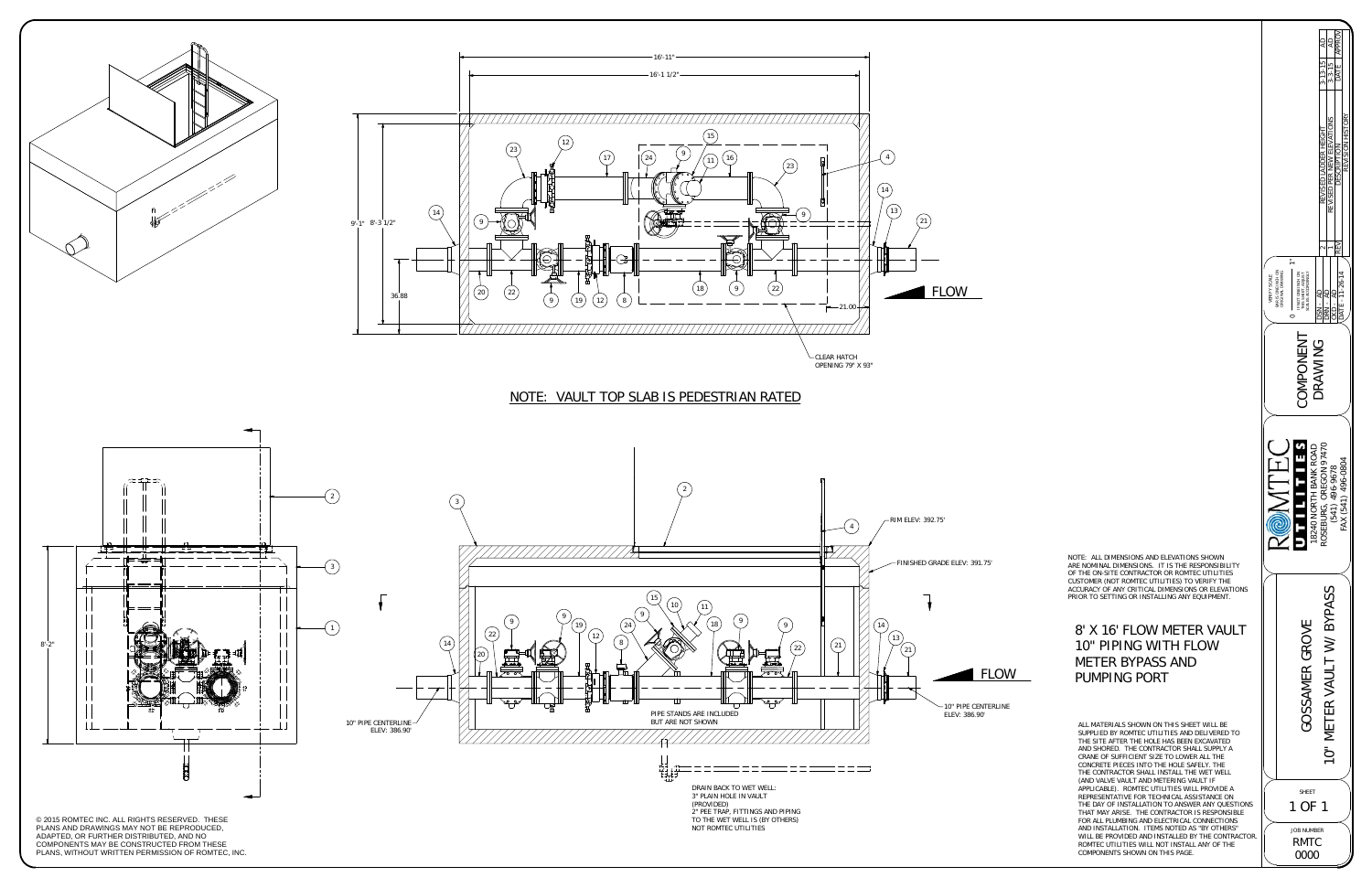© 2011 ROMTEC INC. ALL RIGHTS RESERVED. THESE PLANS AND DRAWINGS MAY NOT BE REPRODUCED, ADAPTED, OR FURTHER DISTRIBUTED, AND NO<br>COMPONENTS MAY BE CONSTRUCTED FROM THESE<br>PLANS, WITHOUT WRITTEN PERMISSION OF ROMTEC, INC.





NOTE: ALL DIMENSIONS AND ELEVATIONS SHOWN ARE NOMINAL DIMENSIONS. IT IS THE RESPONSIBILITY OF THE ON-SITE CONTRACTOR OR ROMTEC UTILITIES CUSTOMER (NOT ROMTEC UTILITIES) TO VERIFY THE ACCURACY OF ANY CRITICAL DIMENSIONS OR ELEVATIONS PRIOR TO SETTING OR INSTALLING ANY EQUIPMENT.









## POTABLE WATER

## ABOVE GROUND VALVE ASSEMBLY SKID, 6" FLOW METER TO 12" MAIN LINE.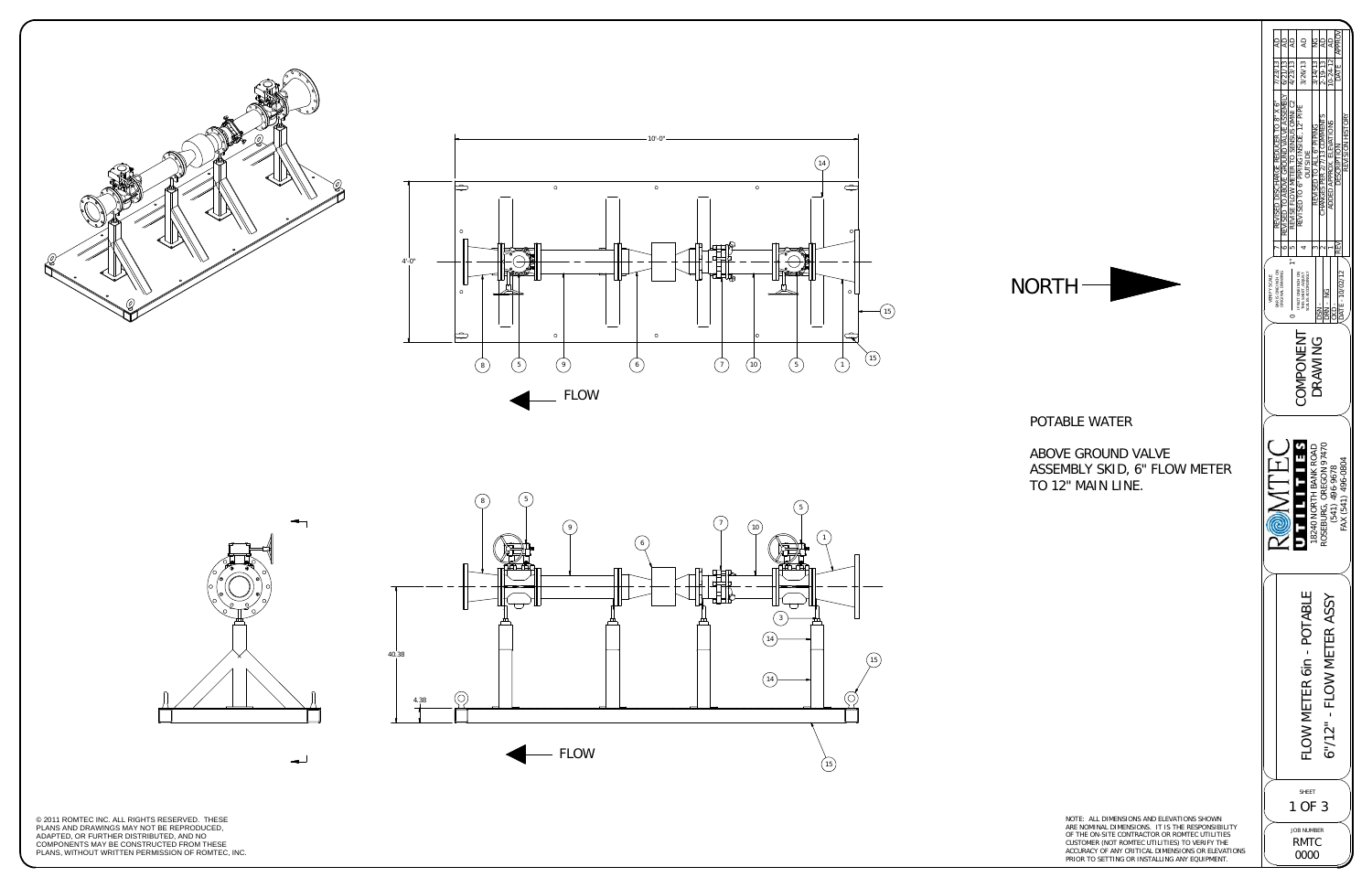